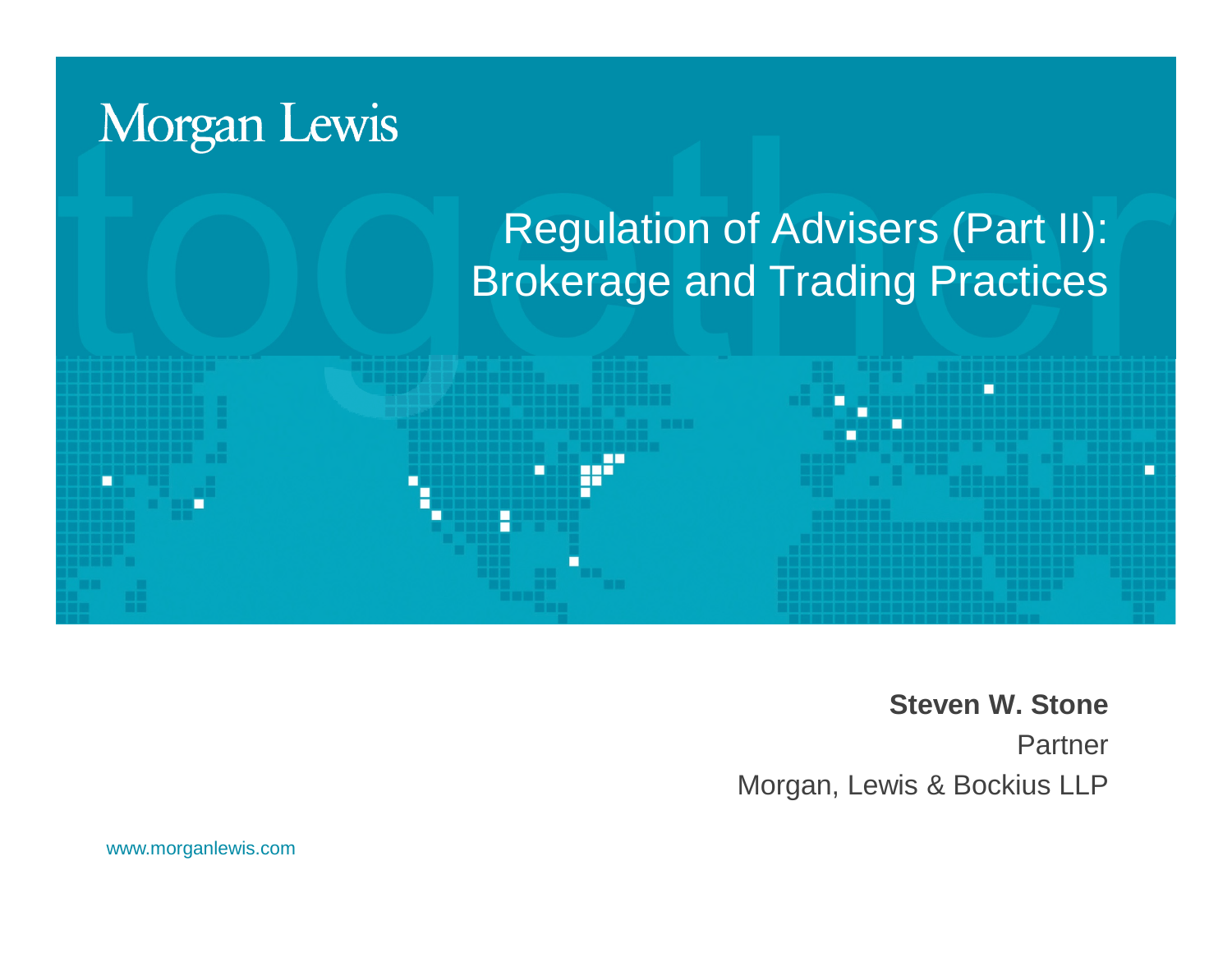# Current Focus

- Best execution is subject of increased SEC focus
	- SEC's enforcement and exam units have hired industry experts on trading
	- Data Analysis
- SEC is better at detecting execution quality and trading issues in routine exams, which increases the changes that the SEC will actually challenge execution quality on a substantive basis
- All of this increases the changes that best execution issues will be a key focus of adviser exams and the subject of criticism in exam comment letters or possible referrals for enforcement action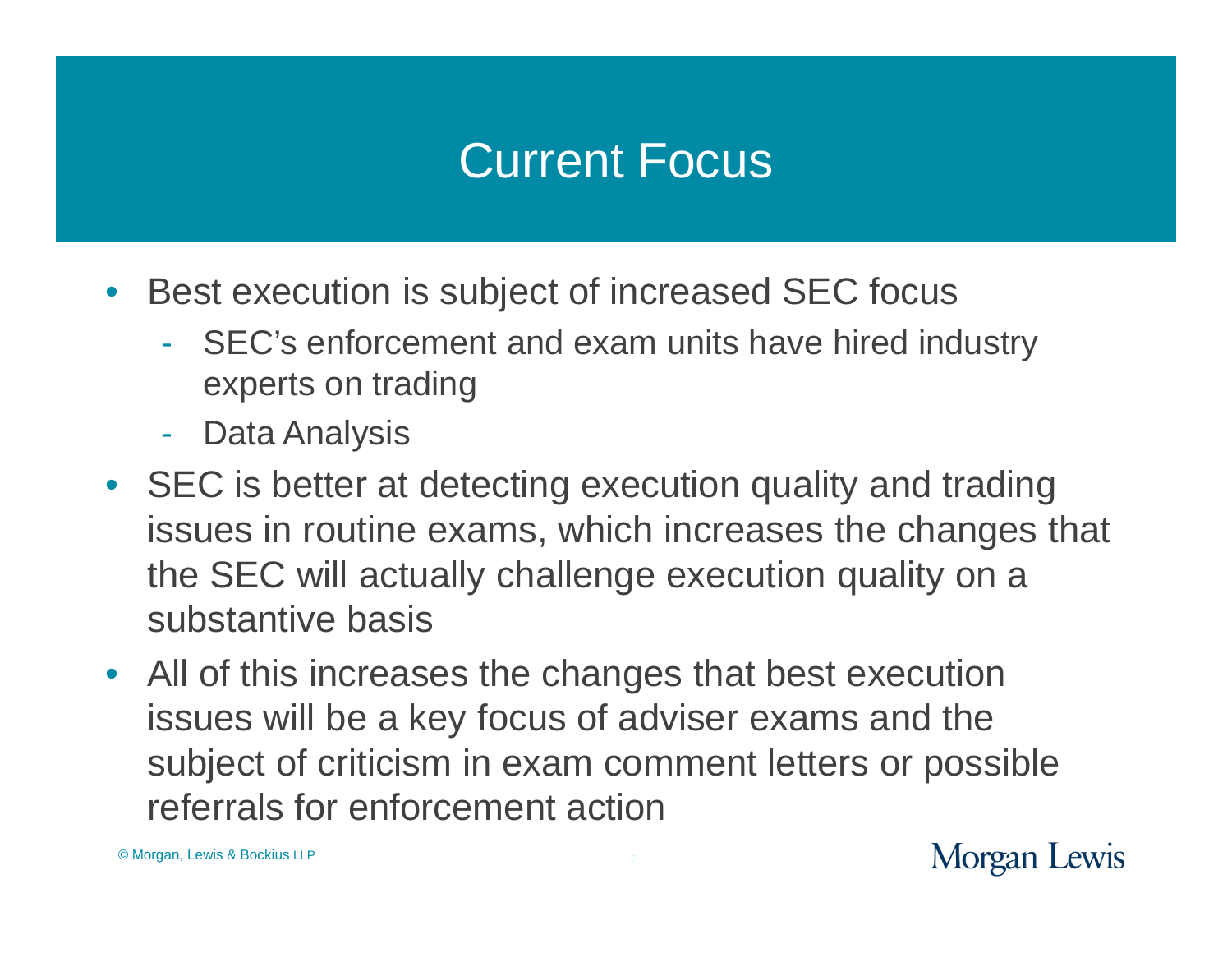## Bedrock Concepts and Requirements

- Fiduciary obligations
	- Advisers Act
	- ERISA
- Best price and execution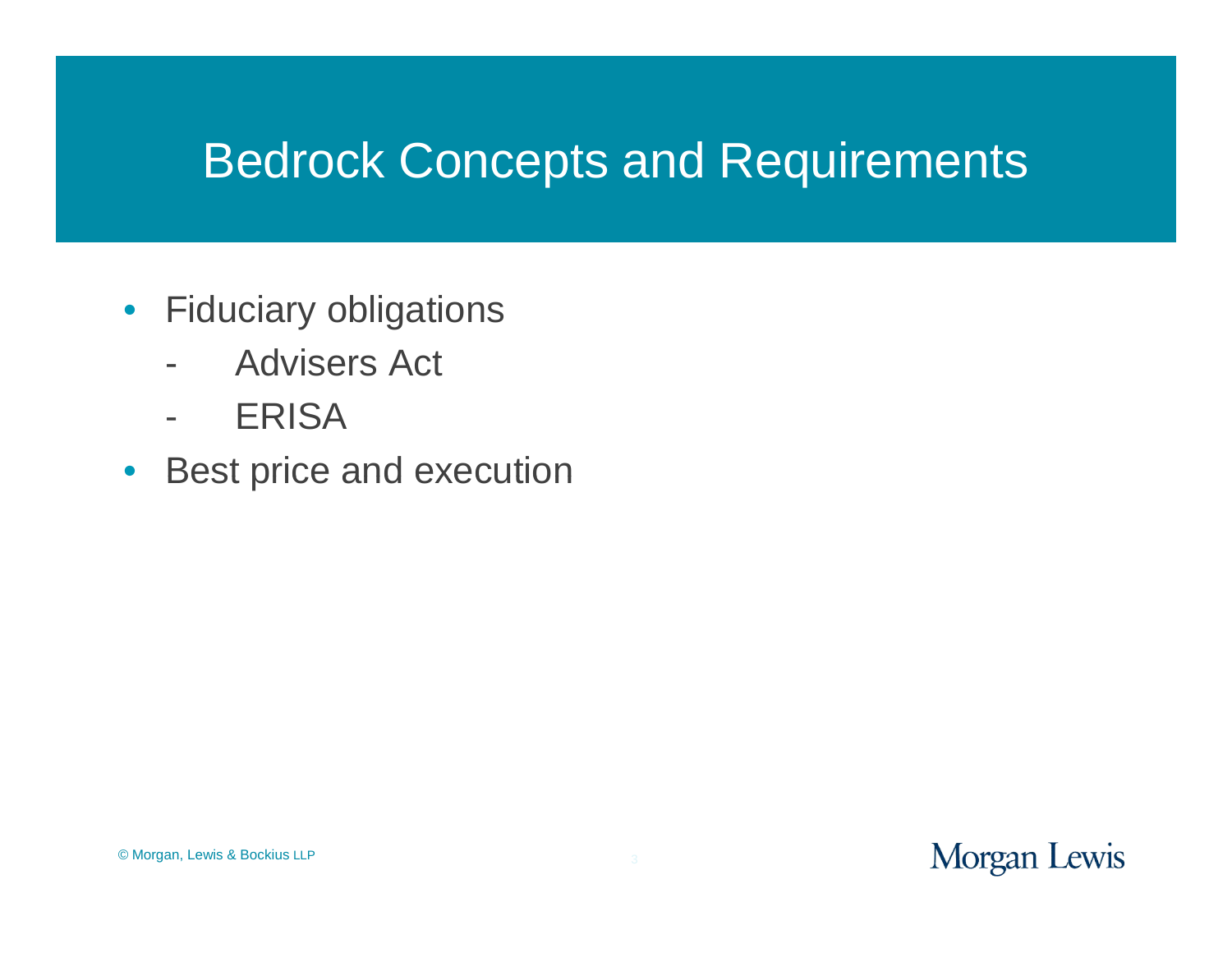# SEC on Best Execution

• In the SEC's view, "[i]nvestment advisers have an obligation to seek best execution of clients' securities transactions [and in] meeting this obligation, an adviser must seek to obtain the execution of transactions for each of its clients in such a manner that the client's total cost of proceeds in each transaction are the most favorable under the circumstances."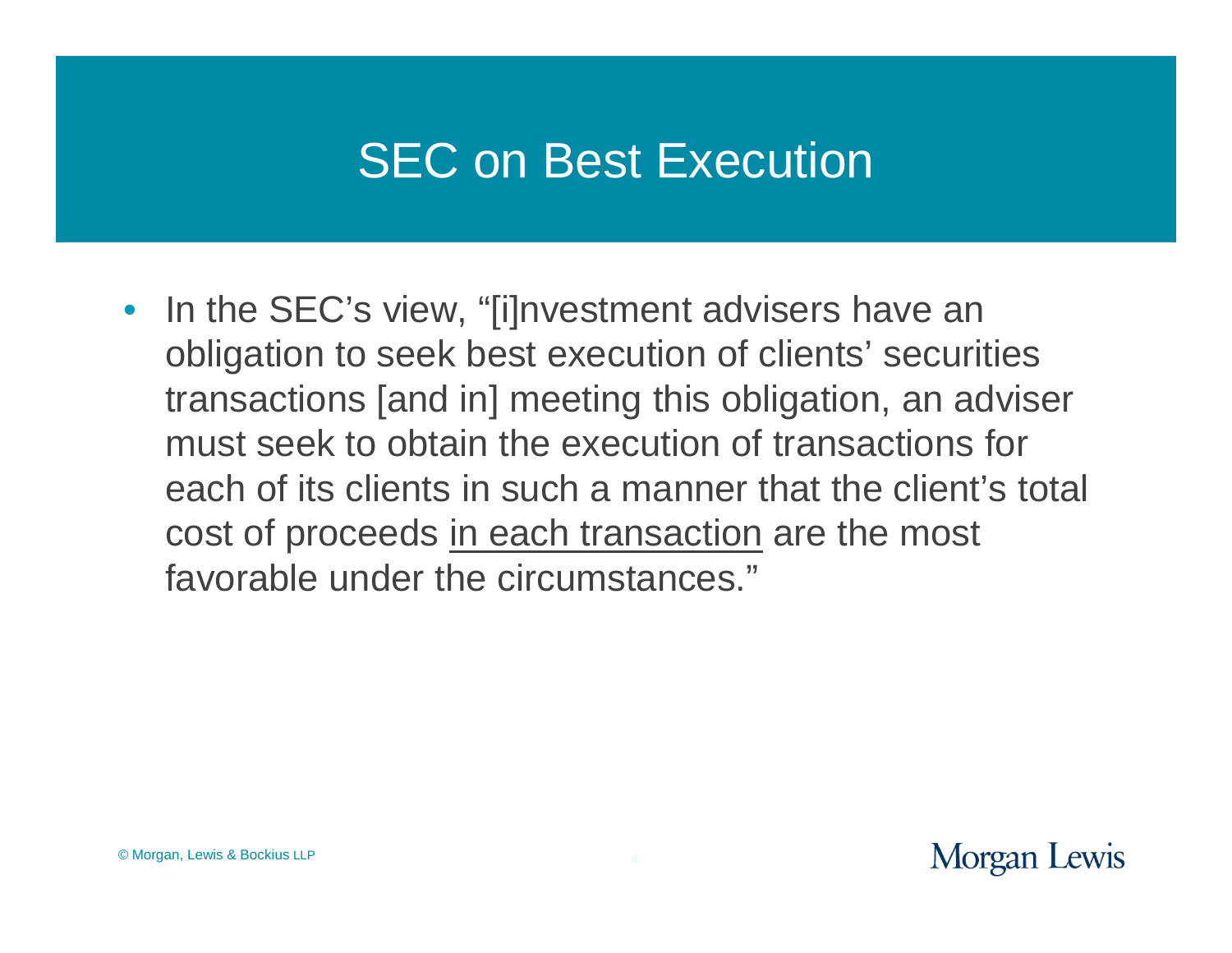#### Best Execution

- Both quantitative and qualitative factors (a partial list)
	- Overall trading costs (i.e., net price paid or received), including commissions, markups & -downs or spreads
	- Quality of execution accurate and timely execution, clearance and error/dispute resolution
	- Receipt of soft dollar research/services
	- Reputation, financial strength and stability
	- Block trading and block positioning capabilities
- Willingness to execute hard trades
- Willingness and ability to commit capital
- Access to underwritten offerings and secondary markets
- Ongoing reliability
- Nature of the security and the available market makers
- Desired timing and size of trade
- Market intelligence regarding trading activity
- Confidentiality
- Other factors?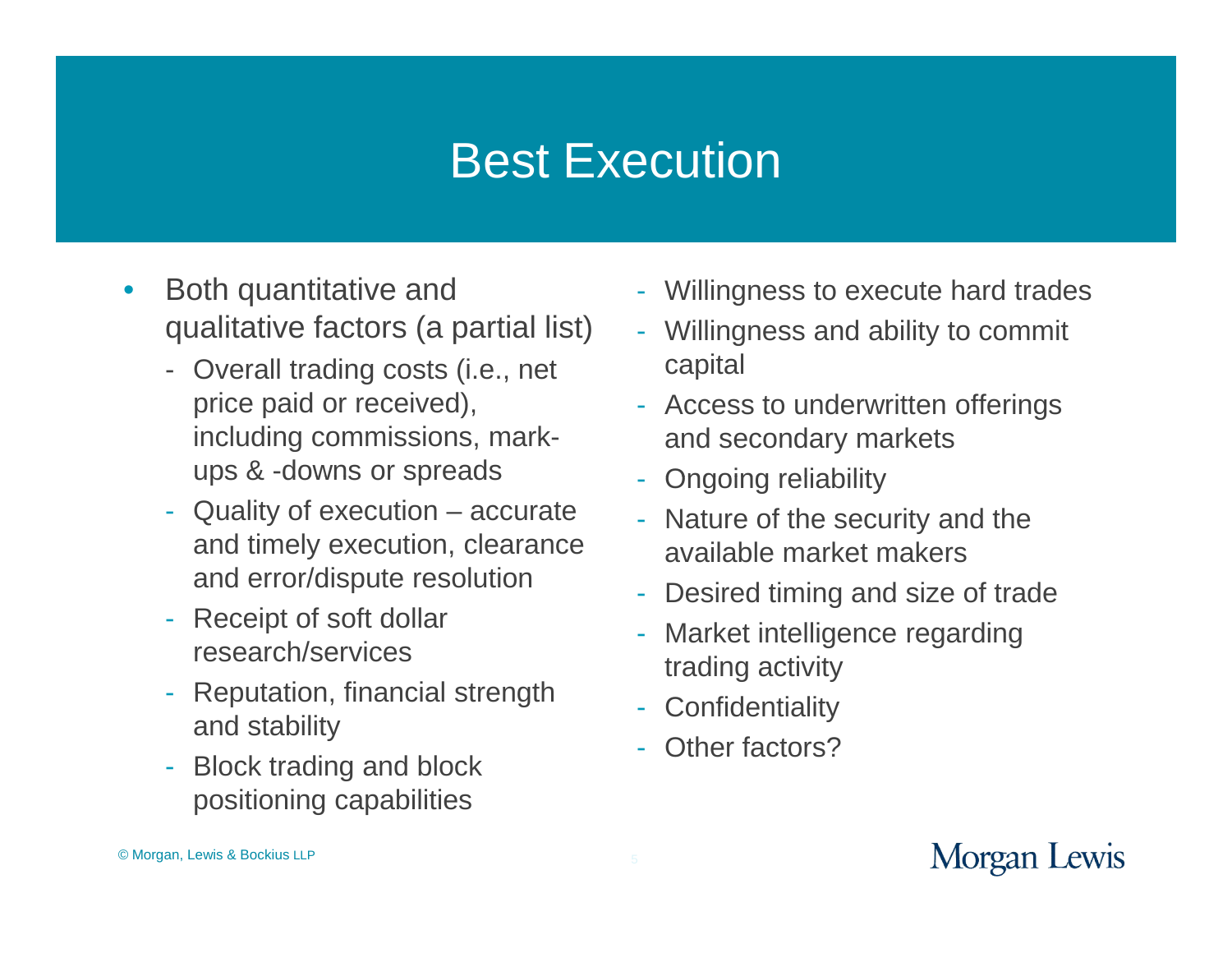#### Best Execution Committee

- Who measures "best ex"?
- Third party TCA vendors
- Composition of committee
	- Who is on the committee?
	- How many may there be?
	- How many needed?
	- Is the CCO included?
- Committee meetings
- How often?
- What is covered?
- Record of meetings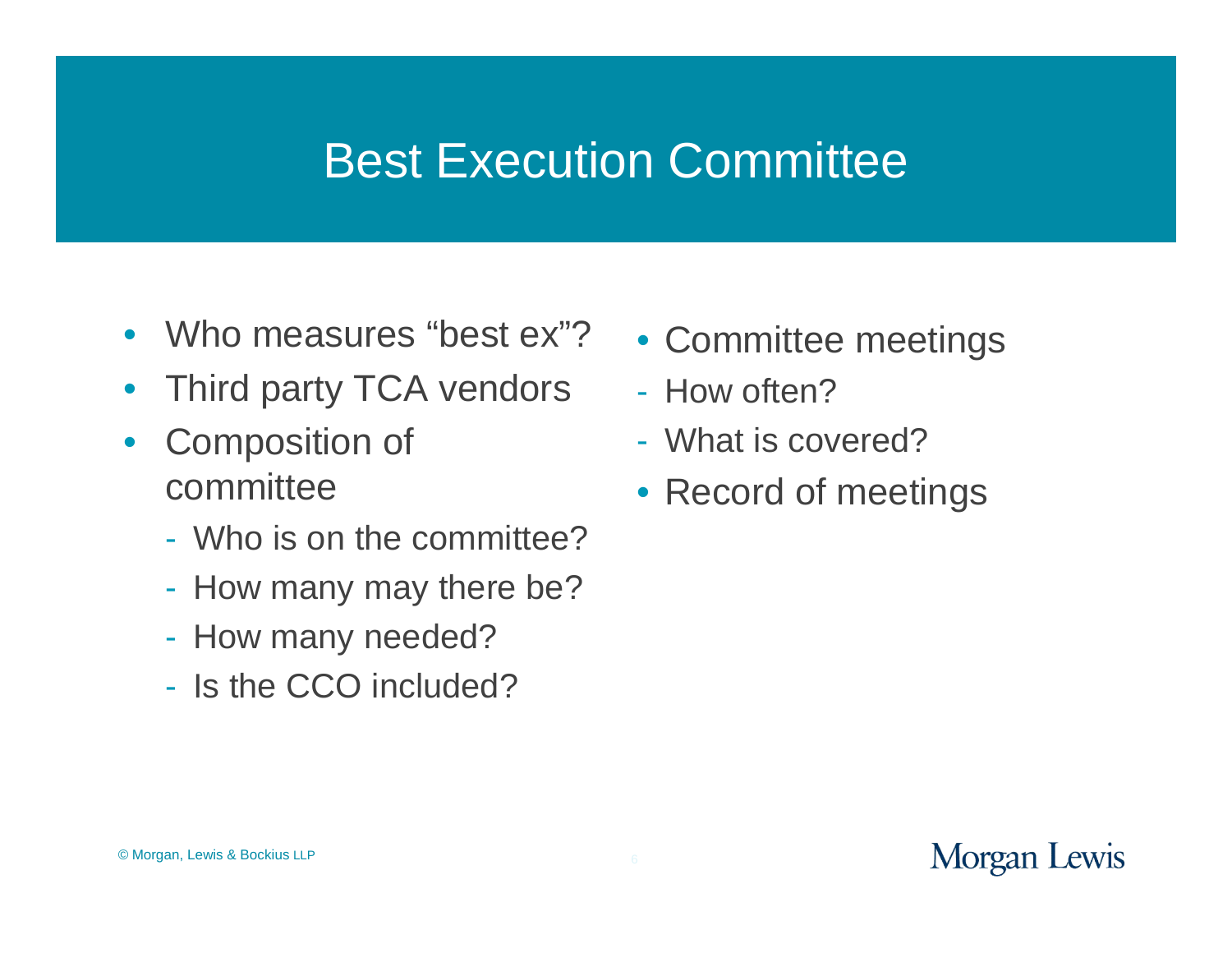# **Conflicts**

- Principal and agency trades
- Cross trades
- Fair allocation (including prop. accounts)
- Side by side trading
- Step out trades
- Interpositioning
- Trade errors
- Broker selection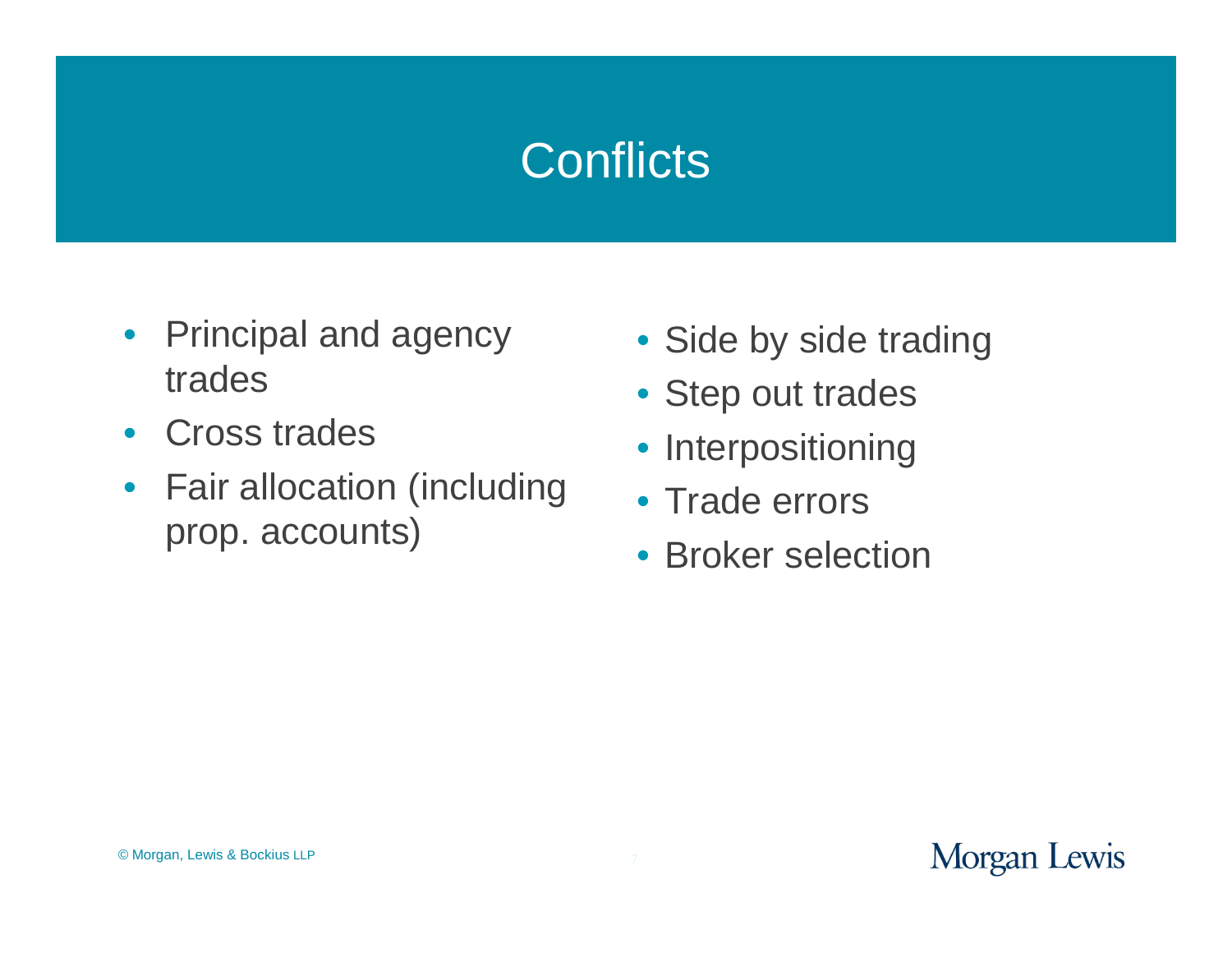# **Conflicts**

- Soft Dollars and CSAs
	- 28(e) "safe harbor"
	- Global arrangements
	- Portability of credits
	- Protection of accrued credits
	- Disclosures "bundled" research and services vs. third party
- Directed brokerage
	- Client directed
	- Commission recapture
	- Brokerage for referrals and sales (2013 SEC focus area – payments by advisers to entities that distribute mutual funds)
- Trade errors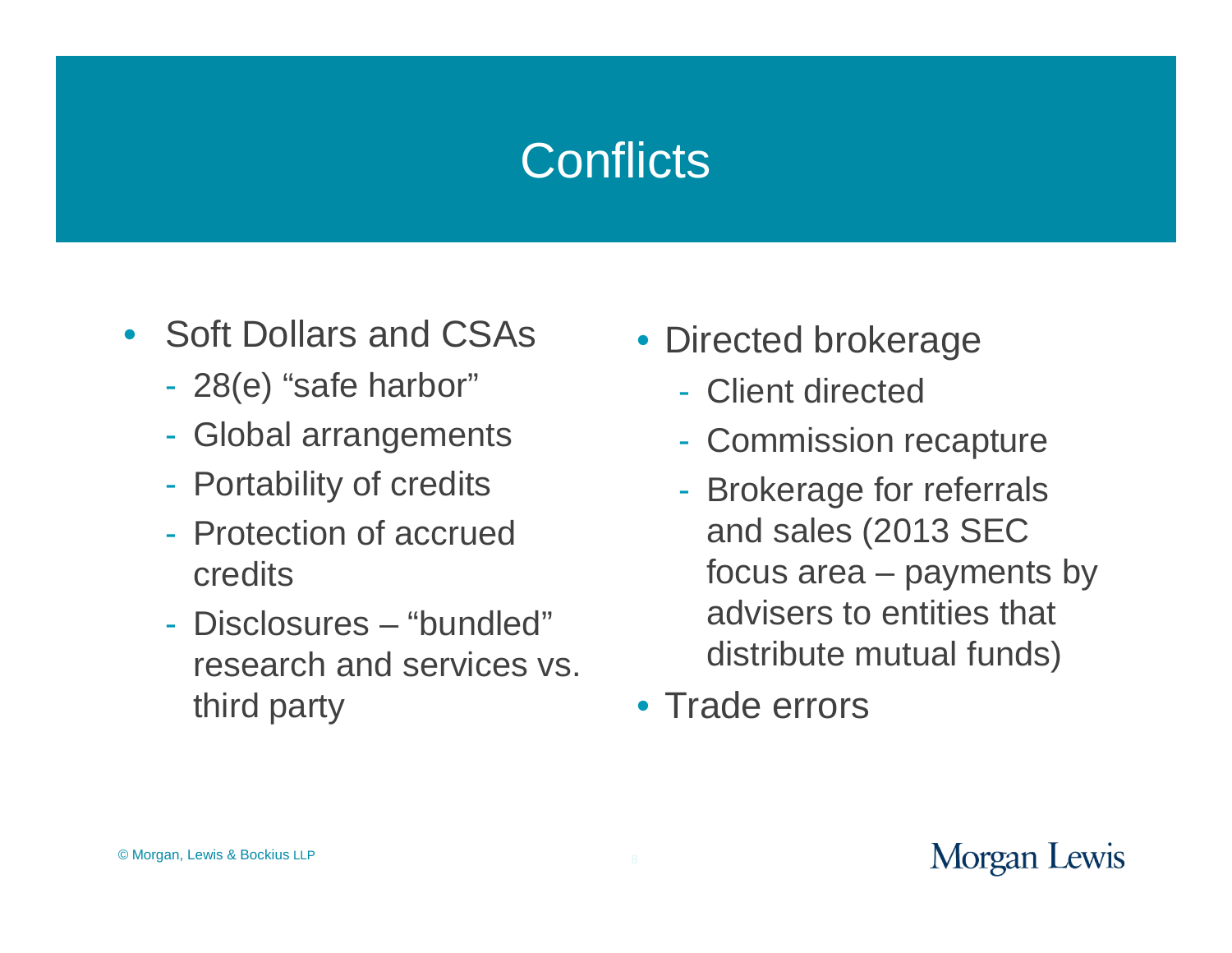# Sidebar on ERISA

- Disclosure is not enough (generally)
- Prohibited Transactions & PTCEs
	- Principal trades (PTE 75-1)
	- Agency trades (PTE 86-128)
	- Cross trades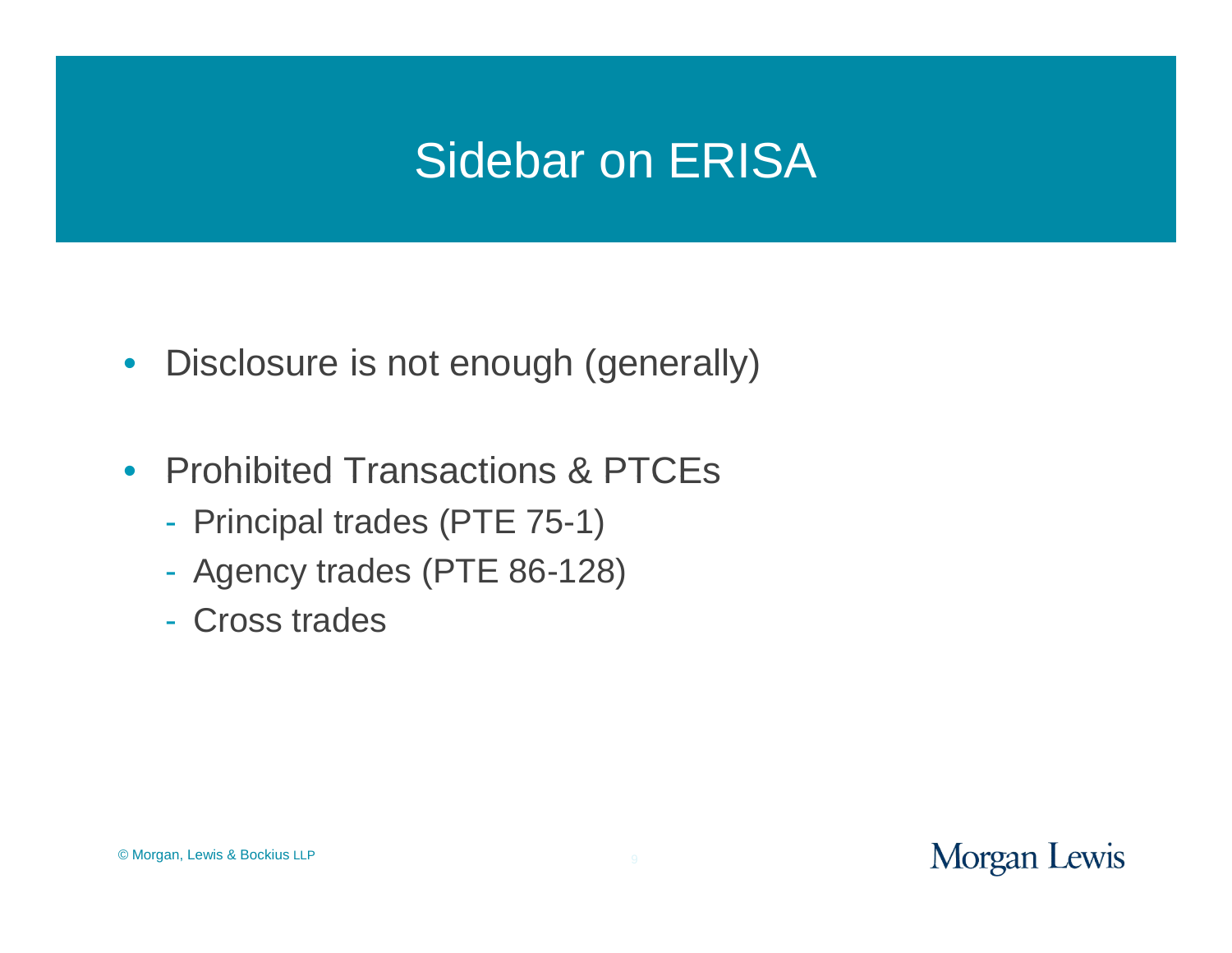#### **SPECIAL FOCUS AREAS**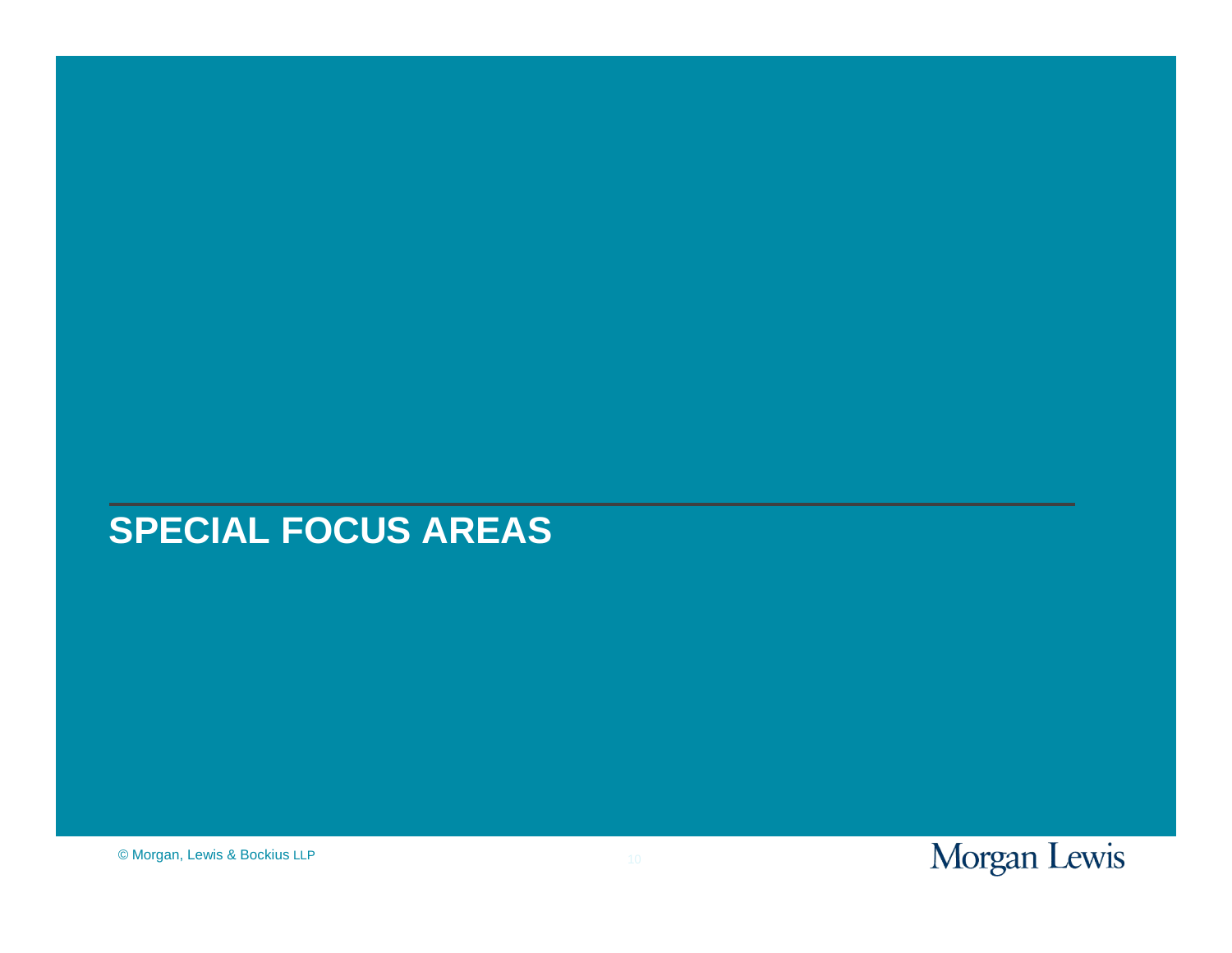# Public Equity

- Thinly traded securities
	- Portfolio pumping
- Use of affiliated brokers
- Dark pools IOIs (indications of interest)
	- FINRA 2012 inquiry into potential market manipulation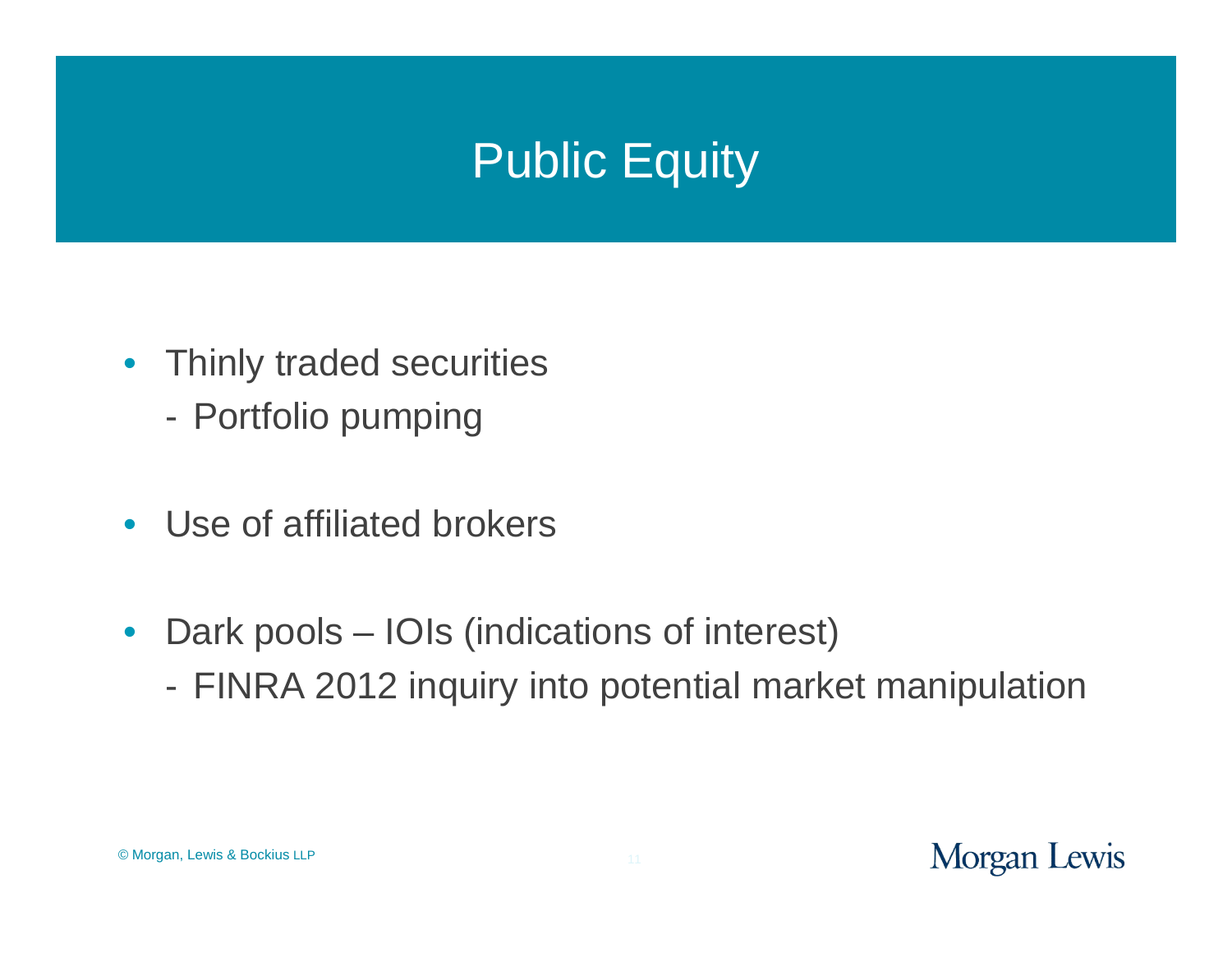# Fixed Income

- Challenges with best price and execution
	- Opacity of issuer and market information
	- Many illiquid investments
	- Fungibility of investments complicates analysis
	- Limited information on best execution across trading venues and participants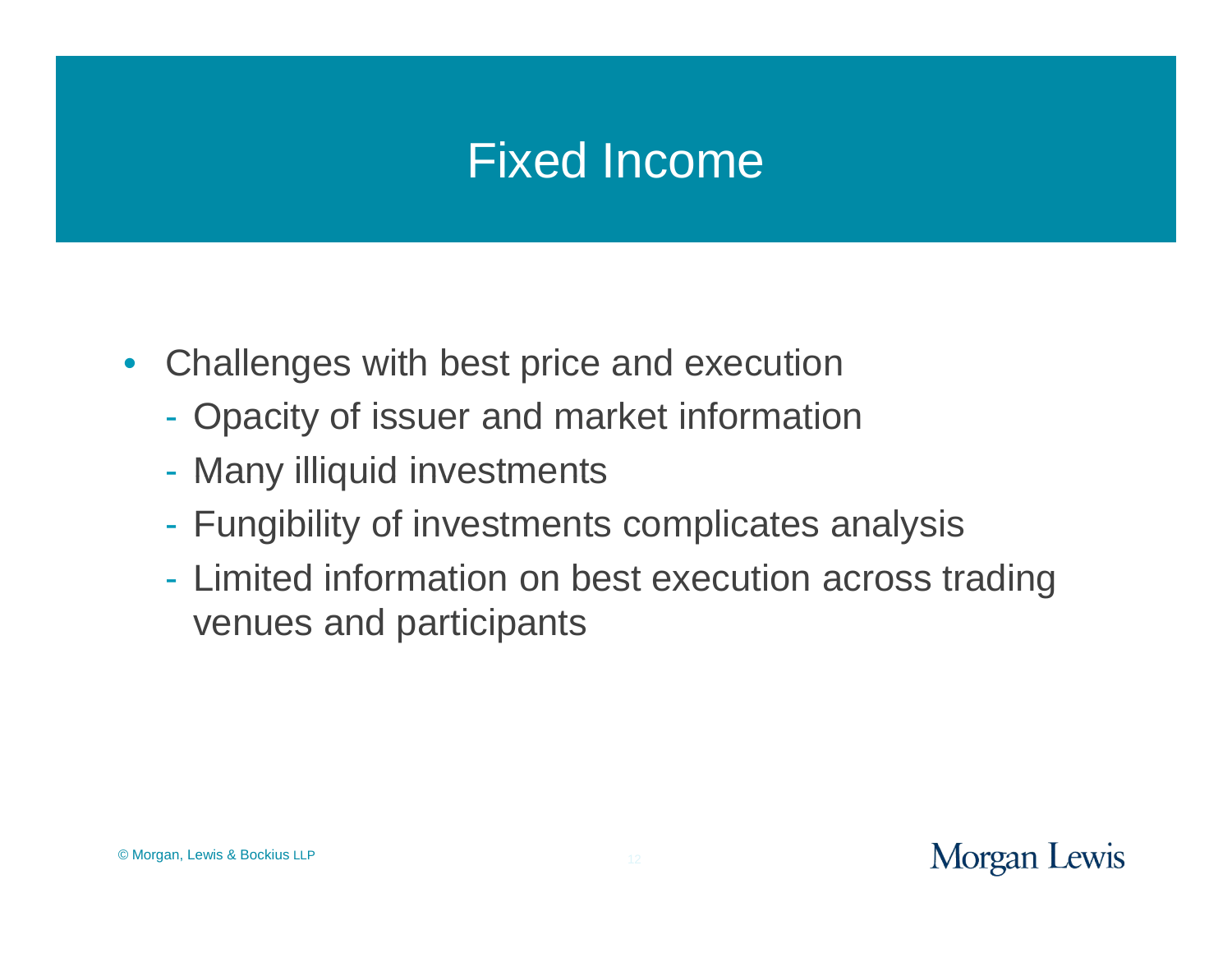# Retail Investor Platforms

- Wrap fee programs
	- Sponsor execution capacity
	- Trade aways
- "Institutional" custody and trading platforms
	- Reliance on platform for best execution
	- Platform support services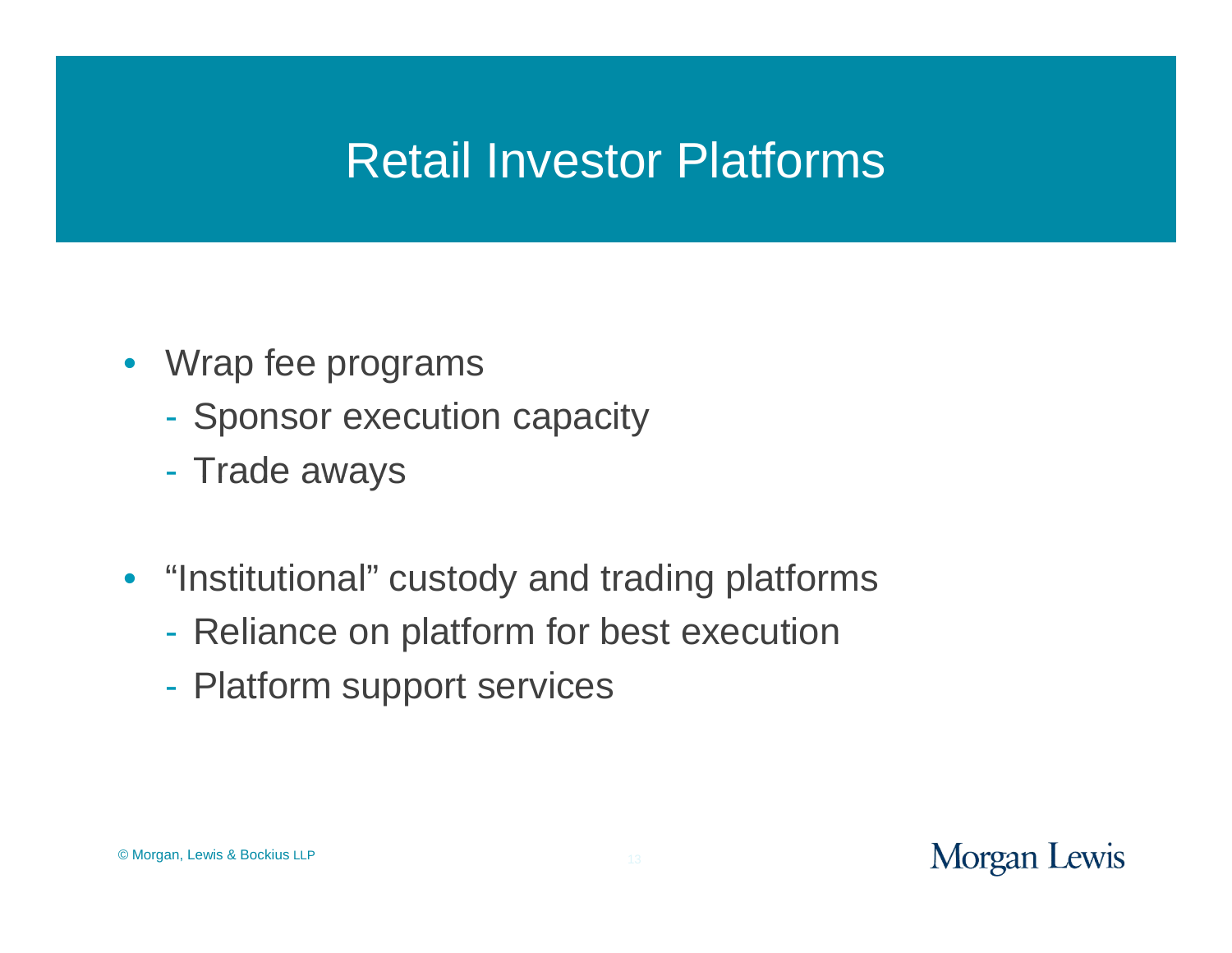# **Private Equity**

• Best execution is best price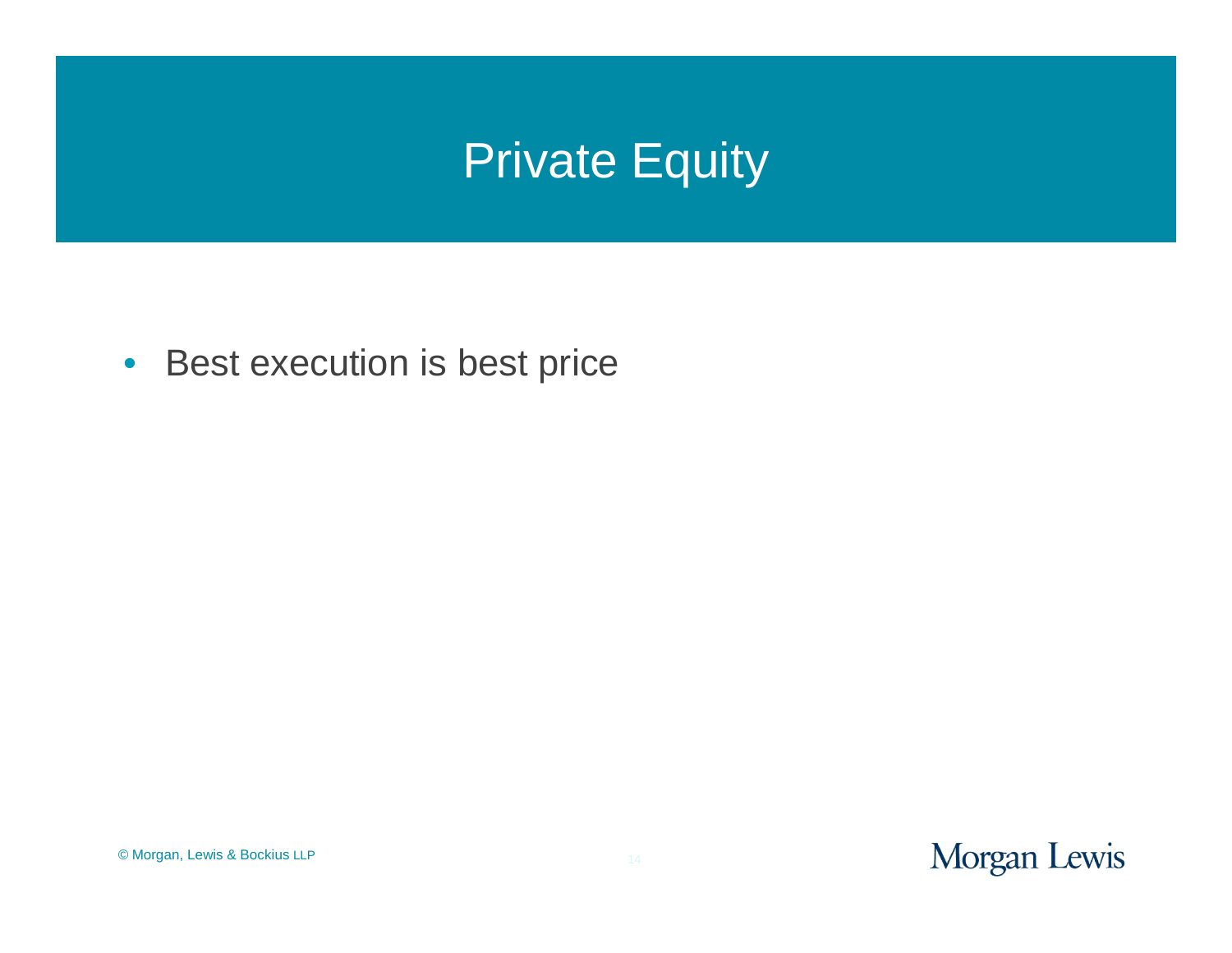# Mechanics / Operations

- Due diligence of trading venues and brokers
	- Current focus on ECNs and ATSs
	- Focus on front running, execution quality and confidentiality
- Measuring best price and execution
- Tape recording
- Trading from home / Remote office / Night trading
- CCO should understand the OMS capabilities, limitations and compatibility with compliance applications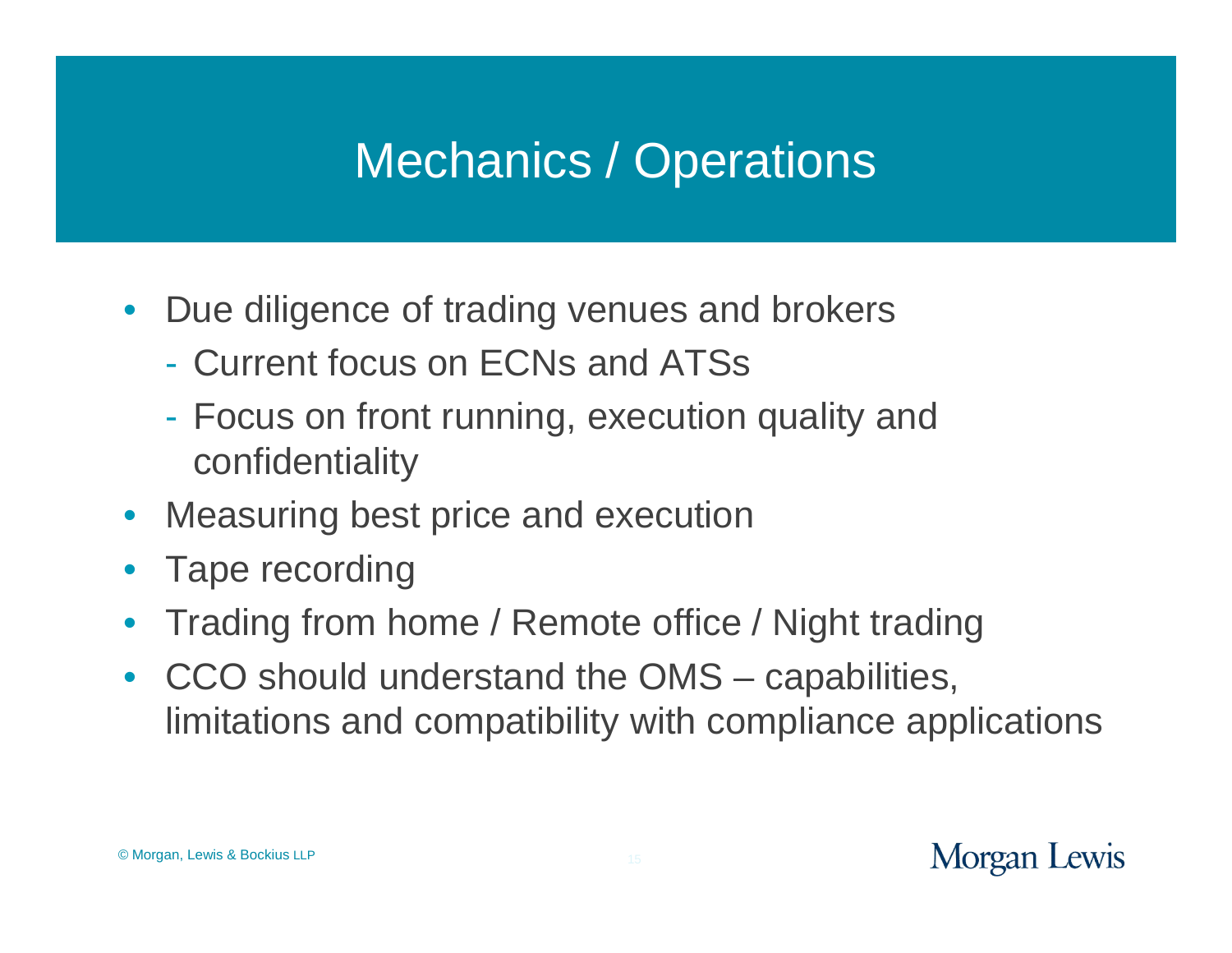# Compliance Watch

- Portfolio pumping
- Window dressing
- Interpositioning
- Use of affiliated brokers
- Fund distribution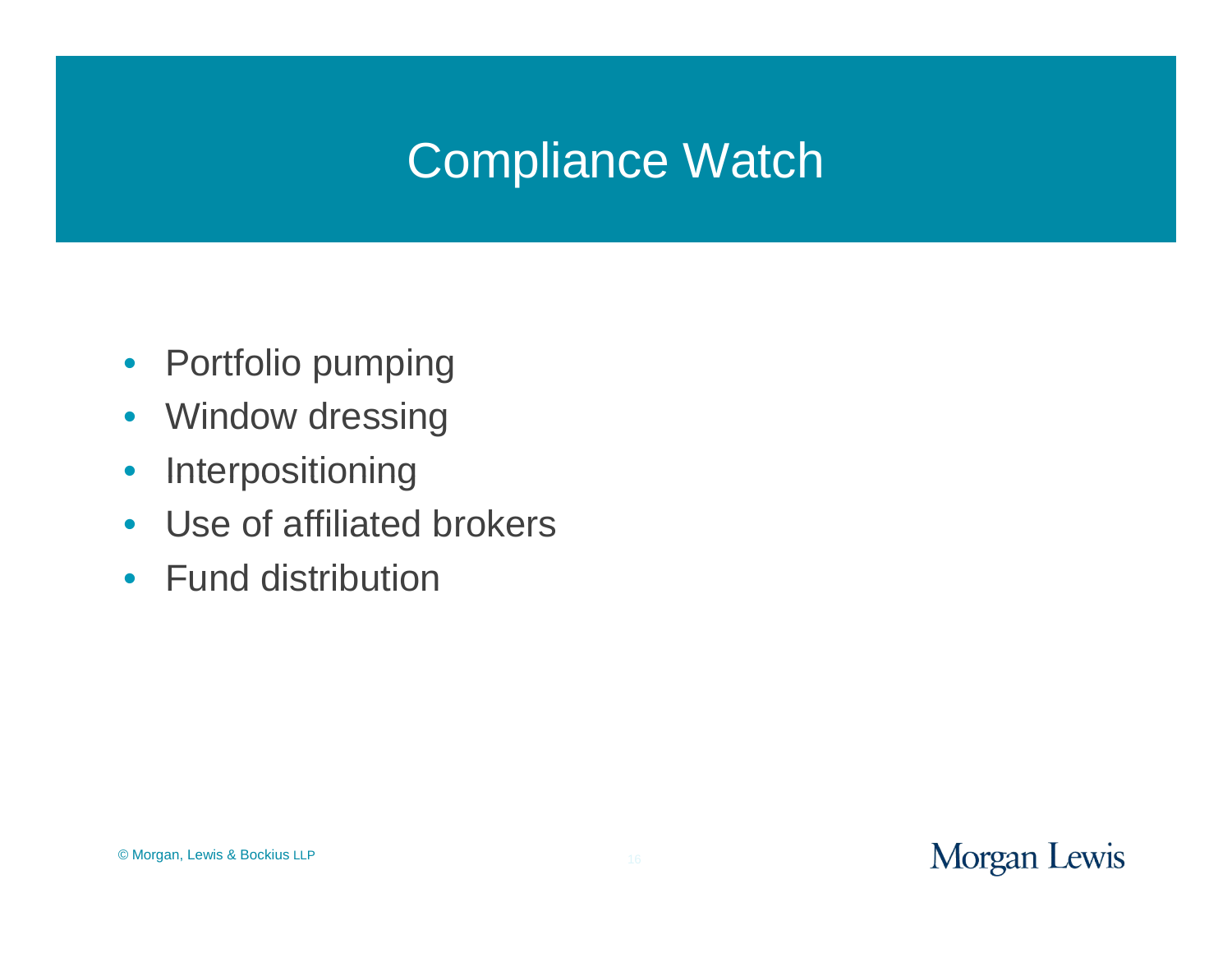This material is provided as a general informational service to clients and friends of Morgan, Lewis & Bockius LLP. It does not constitute, and should not be construed as, legal advice on any specific matter, nor does it create an attorney-client relationship. You should not act or refrain from acting on the basis of this information. This material may be considered Attorney Advertising in some states. Any prior results discussed in the material do not guarantee similar outcomes. Links provided from outside sources are subject to expiration or change. © 2013 Morgan, Lewis & Bockius LLP. All Rights Reserved.